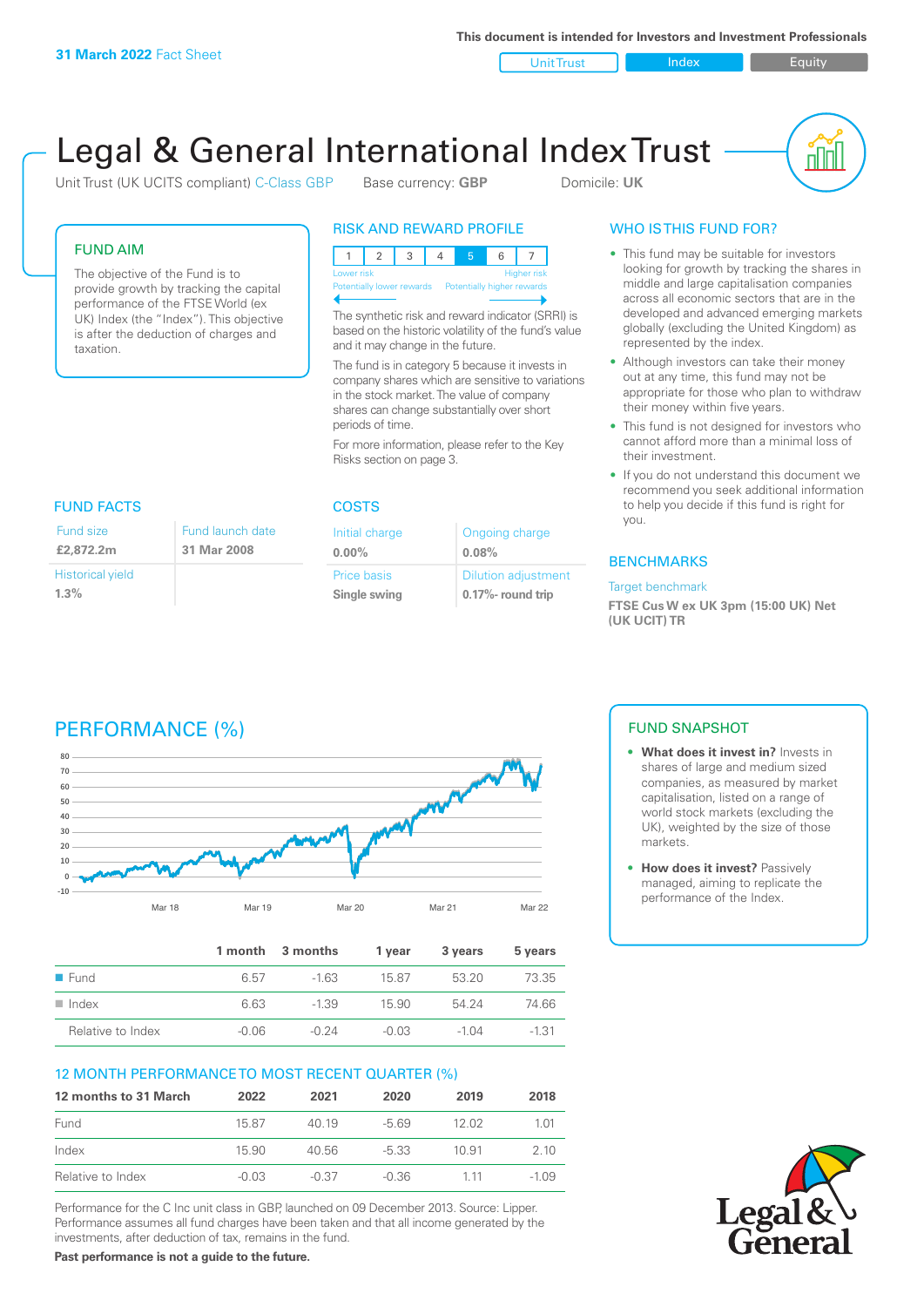# Legal & General International Index Trust

Unit Trust (UK UCITS compliant) C-Class GBP

# PORTFOLIO BREAKDOWN

All data sources are a combination of LGIM and the Fund Accountant unless otherwise stated. Totals may not sum to due to rounding. In order to minimise transaction costs, the Fund will not always own all the assets that constitute the index and on occasion it will own assets that are not in the index. The number of fund holdings can also differ from the index due to corporate events and proxy holdings.



#### SECTOR (%)

| ■ Technology                      | 244  |
|-----------------------------------|------|
| Consumer Discretionary            | 14.4 |
| $\blacksquare$ Financials         | 13.9 |
| $\blacksquare$ Industrials        | 13.0 |
| $\blacksquare$ Health Care        | 11.9 |
| ■ Consumer Staples                | 5.6  |
| <b>Energy</b>                     | 41   |
| <b>Basic Materials</b>            | 3.8  |
| $\blacksquare$ Telecommunications | 3.1  |
| $\blacksquare$ Utilities          | 29   |
| ■ Real Estate                     | 29   |
|                                   |      |

#### COUNTRY (%)

|   | <b>United States</b> | 67.0 |  |
|---|----------------------|------|--|
|   | Japan                | 6.8  |  |
|   | Canada               | 3.1  |  |
|   | France               | 2.9  |  |
| Œ | Switzerland          | 2.8  |  |
|   | Australia            | 2.4  |  |
|   | Germany              | 2.3  |  |
|   | Taiwan               | 2.0  |  |
|   | Korea                | 1.6  |  |
|   | Other                | 9.2  |  |
|   |                      |      |  |



### MARKET CAPITALISATION (%) TOP 10 HOLDINGS (%)

| $\blacksquare$ Large | 81.7 |
|----------------------|------|
| $\blacksquare$ Mid   | 18.3 |

■ Top 10 holdings 18.4% Rest of portfolio 81.6% No. of holdings in fund 2,244 No. of holdings in index 2,555

| Apple                                     | 45  |
|-------------------------------------------|-----|
| Microsoft                                 | 3.9 |
| Amazon Com                                | 24  |
| Tesla                                     | 15  |
| Alphabet A                                | 14  |
| Alphabet C                                | 13  |
| NVIDIA                                    | 11  |
| Meta Platforms A                          | 09  |
| Taiwan Semiconductor Manufacturing Co 0.8 |     |
| Unitedhealth Group                        | 0 8 |
|                                           |     |



The Index Fund Management team comprises 25 fund managers, supported by two analysts. Management oversight is provided by the Global Head of Index Funds. The team has average industry experience of 15 years, of which seven years has been at LGIM, and is focused on achieving the equally important objectives of close tracking and maximising returns.